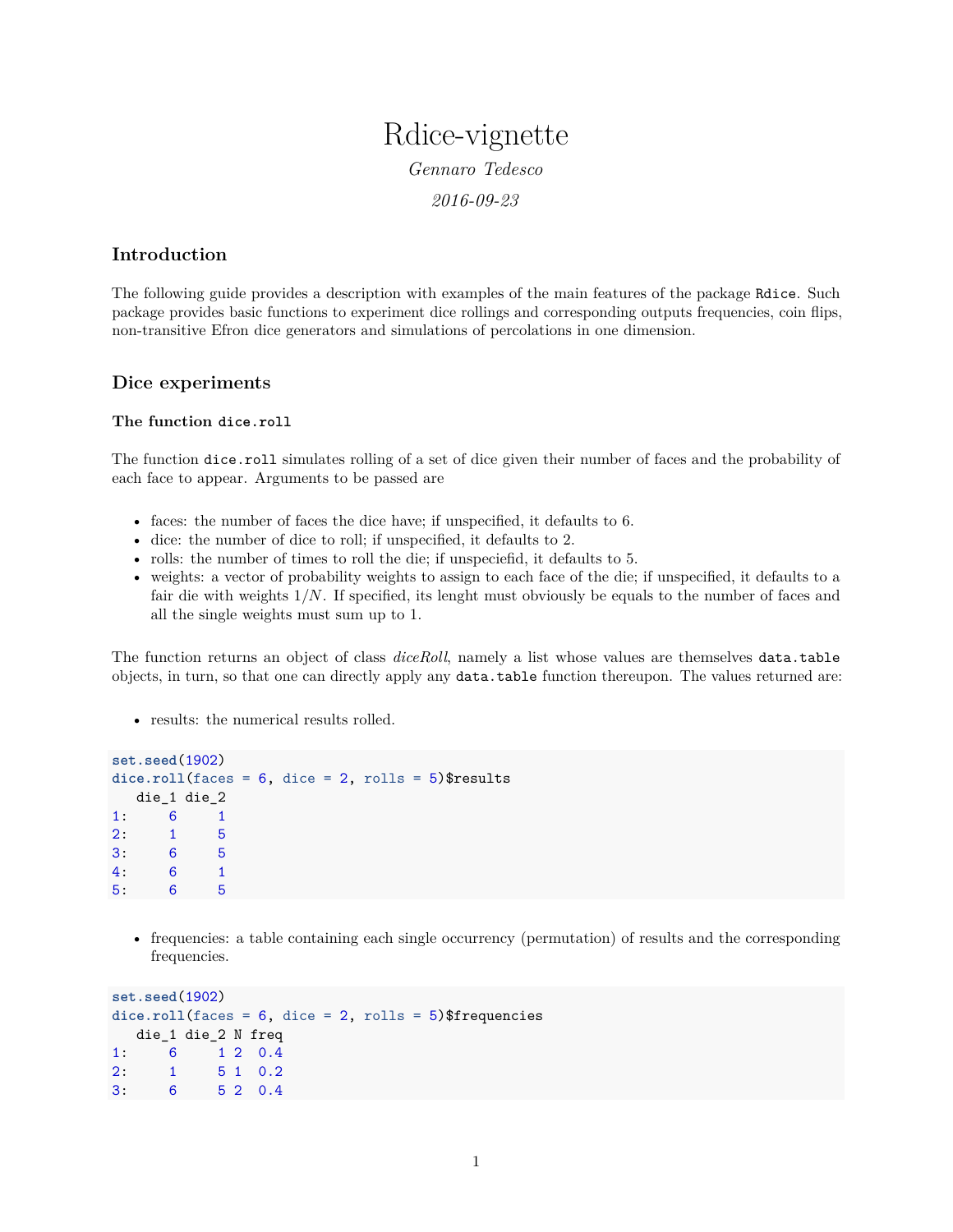• sums freq: a table containing the frequencies of the sums of the values obtained in each single roll by all the dice. A cumulative sum is provided too.

```
set.seed(1902)
\text{dice}.\text{roll}(\text{faces} = 6, \text{ dice} = 2, \text{ rolls} = 5)\text{}}\text{sum}sum N freq cum_sum
1: 6 1 0.2 0.2
2: 7 2 0.4 0.6
3: 11 2 0.4 1.0
```
• exp\_value\_sum: the expectation value of the sum of the values obtained

```
set.seed(1902)
dice.roll(faces = 6, dice = 2, rolls = 5)$exp_value_sum
[1] 8.4
```
#### **The function dice.combinations**

The function dice.combinations calculates all possible combinations as result of rolling a set of dice. Similar permutations are identified under the same combination and counted as many times as many occurrencies. Thee user can choose wheter to match exact values or to perform partial matches. The function accepts as arguments:

- faces: the number of faces the dice have; if unspecified, it defaults to 6.
- dice: the number of dice to roll; if unspecified, it defaults to 2.
- rolls: the number of times to roll the die; if unspeciefid, it defaults to 5.
- weights: a vector of probability weights to assign to each face of the die; if unspecified, it defaults to a fair die with weights 1*/N*. If specified, its lenght must obviously be equals to the number of faces and all the single weights must sum up to 1.
- getExact: a vector containing values to be matched *exactly*, namely the function returns only those combinations containing *all* the above mentioned variables.
- getPartial: a vector containing values to be matched *partially*, namely the function returns only those combinations containing *at least one* of the above mentioned variables. If missing, it defaults to c(1:faces), namemly the function returns all combinations.
- toSum: a logical value, defaulting to FALSE. If TRUE, the function returns the sum of the frequencies of the matches (to be used together with getExact or getPartial)

As an example let us roll 3 six-faces dice many times and look for the frequencies of obtaining a one, a four and either a five or a six.

```
set.seed(1987)
dice.combinations(faces = 6, dice = 3, rolls = 1000,
              getExact = c(1,4), getPartial = c(5,6)value_1 value_2 value_3 freq
1: 1 4 5 0.018
2: 1 4 6 0.027
```
If we want to just obtain the overall probability of the above events then

```
set.seed(1987)
dice.combinations(faces = 6, dice = 3, rolls = 1000,
                  getExact = c(1,4), getPartial = c(5,6), toSum = TRUE)
[1] 0.052
```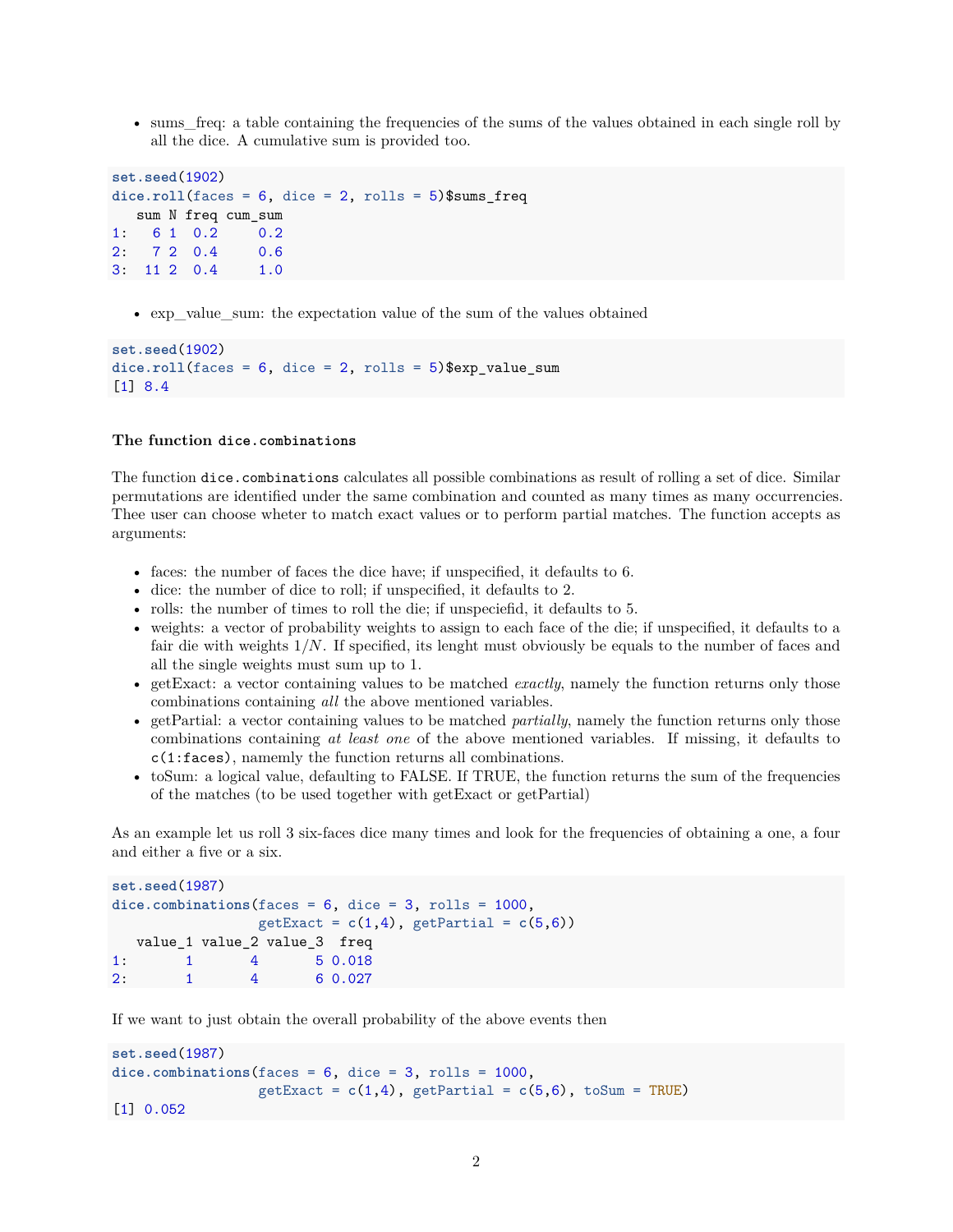The case faces  $= 2$  corresponds to the coin. flip.

## **The function coin.flip**

The function coin.flip is a particular case of the function dice.combinations. Valid arguments are

- coins: the number of coins to flip. If unspecified, it defaults to 5.
- flips: the number of flips. If missing, it defaults to 100.
- weights: a vector of probability weights to assign to each face of the coin; if unspecified, it defaults to a fair coin with equally likely faces. If specified, its lenght must obviously be a vector of length two whose values sum up to 1.
- getExact: a vector containing values to be matched *exactly*, namely the function returns only those combinations containing *all* the above mentioned variables. Since this is a coin flip, values must be specified in the form c("H", "H", "T") as head and tails (make sure to provide the labels in quotation marks).

Let us experiment with 5 coins and see what the probability of tossing five heads is, assumed the coin is fair.

```
set.seed(1902)
coin.flip(coins = 5, flips = 10000, getExact = replicate(5, c("H")))
  value_1 value_2 value_3 value_4 value_5 freq
1: H H H H H 0.0311
```
Notice that if we had chosen a *p*-value of 0*.*05 this would allow us to reject the hypothesis that the coin is fair, although we know by default it is. A good indication that one experiment against the *p*-value threshold does not make much sense. By the way the value we obtained, 0*.*0311, is pretty close to the actual probability value of tossing five heads in a row  $P(5 \text{ heads}) = (1/2)^5 = 0.03125$ .

## **Non-transitive dice**

#### **The function is.nonTransitive**

The function is.nonTransitive checks whether a given set of dice is non-transitive. The dice must be inputted as a data frame with one column for each die:

```
# generates a data frame of dice
df <- data.frame(
 die1 = c(5, 4, 6, 15),
 die2 = c(3,6,16,2),
 die3 = c(0,2,14,15),
 die4 = c(8,10,1,9))
df
## die1 die2 die3 die4
## 1 5 3 0 8
## 2 4 6 2 10
```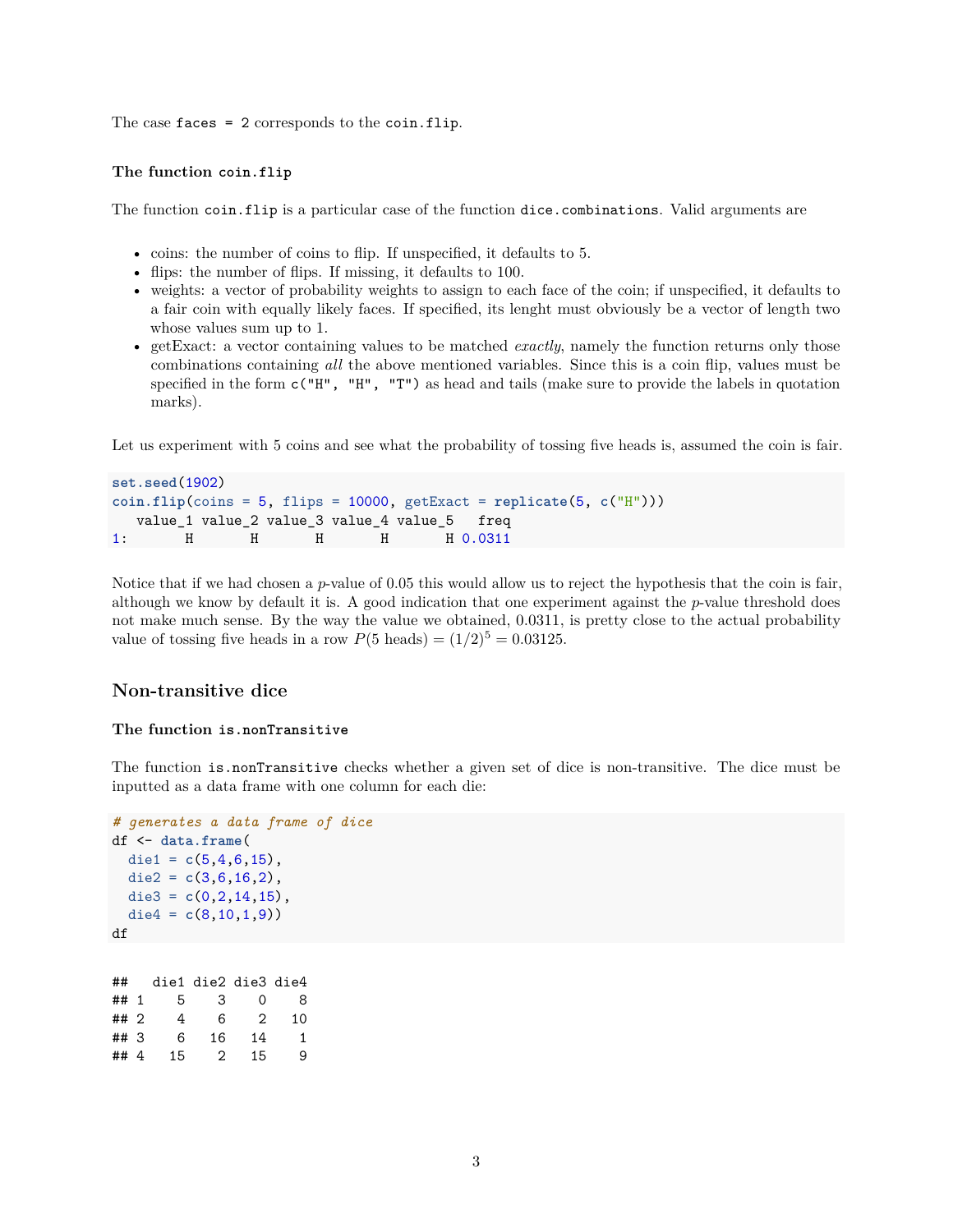```
is.nonTransitive(df, prob = 9/16)
```
## ## [1] TRUE

where we have specified the non-transitive probability to check against. For general non-transitive dice with different mutual probabilities we can leave the argument prob unspecified and let R do the verification for us: for example

```
# generates a data frame of dice
df <- data.frame(
  die1 = c(5, 14, 0, 14),
  die2 = c(7,10,4,13),
 die3 = c(12,9,2,8),
  die4 = c(1,7,16,8)df
```

```
## die1 die2 die3 die4
## 1 5 7 12 1
## 2 14 10 9 7
## 3 0 4 2 16
## 4 14 13 8 8
```

```
is.nonTransitive(df)
```
#### ## [1] TRUE

as different dice have different probabilities to mutually win against each other.

#### **The function nonTransitive.generator**

The function nonTransitive.generator generates a random set of non-transitive dice matching the conditions given as arguments. It internally generates random sets of dice and applies the is.nonTransitive thereupon until a match is found. If no matches occur, the function times out after a certain amount of time and returns a NULL value. Valid arguments are:

- dice: The number Z of non-transitive dice to generate
- faces: The number of faces of each die.
- max\_value: The maximum integer allowed as nominal value for the faces. Standard choices are usually  $max\_value = faces (default) \text{ or } max\_value = faces^2.$
- prob: The probability one wants the set of dice to be non-transitive. If unspecified, a set of dice with different non-transitive probabilities for each pairing will be generated.
- error: Computational error to check for machine precision equality. It defaults to 0.001: no need to be specified.

```
set.seed(1902)
nonTransitive.generator(faces = 3, dice = 3, max_value = 9, prob = 5/9)
  die_1 die_2 die_3
1: 4 3 8
2: 6 2 5
3: 3 9 0
```